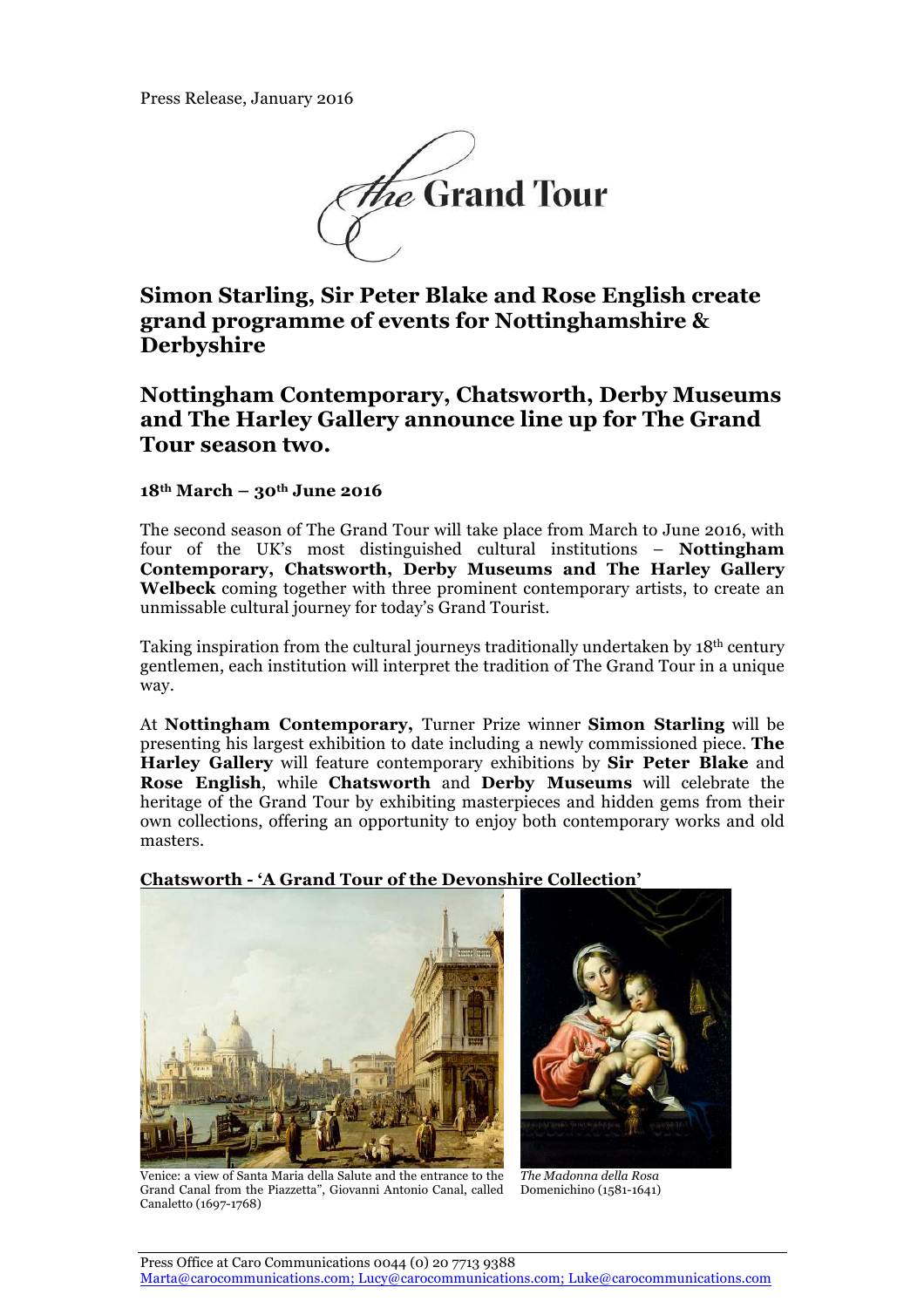**Chatsworth** will celebrate the Grand Tour and early continental travel from the perspective of the Devonshire families' own Grand Tours in an exhibition entitled 'A Grand Tour of the Devonshire Collection'. From the 2nd Earl, in the company of his tutor, the famous philosopher Thomas Hobbes; to Georgiana, Duchess of Devonshire's exile on the continent, 'A Grand Tour of the Devonshire Collection' looks at what they saw, where they went, and what they and their contemporaries bought.

The exhibition will show some important works, which are seldom on public view, including works by Canaletto, Domenichino's 'Madonna della Rosa', the sketchbooks of Inigo Jones and Van Dyck and 'Rome in Ruins' – an evocative collection of drawings by Sebastian Vrancx, previously unseen at Chatsworth.

## **Derby Museum - 'Joseph Wright and the Lure of Italy'**



A Letter from the Artist in Rome, Joseph Wright, 1774, ink and watercolour on paper A View near Tivoli, Joseph Wright, c.1783-6, oil on canvas

**Derby Museum and Art Gallery** will present an exhibition drawing on Joseph Wright of Derby's formative years in Italy, which marked a personal and professional turning point.

'Joseph Wright and the Lure of Italy' will explore the Grand Tour of the 18th and 19th centuries through the experiences of Derbyshire travellers, including Joseph Wright himself. Treasures from some of the county's greatest houses and families have been generously lent for the exhibition, including works by 18th century master Pompeo Batoni, and other early Italian Renaissance artists, which will sit alongside Derby Museums' own rich collection.

Two rare oval oil paintings by Joseph Wright that not been seen since 1934 have been specially loaned from a private collection in Derbyshire where they have been kept since Wright painted them in the early 1780s. A folio of engravings by Raphael, purchased by Wright whilst in Rome in 1775, will be exhibited for the first time; 'The Firework Display at the Castel Sant'Angelo', by Joseph Wright, loaned by Birmingham Museums, will also be part of this unique exhibition.

Derby Museums is also collaborating with Turner Prize-winning artist Simon Starling, lending Joseph Wright's 'The Alchymist Discovering Phosphorus' to his exhibition at Nottingham Contemporary which will provide a contemporary perspective and dialogue with Wright's work.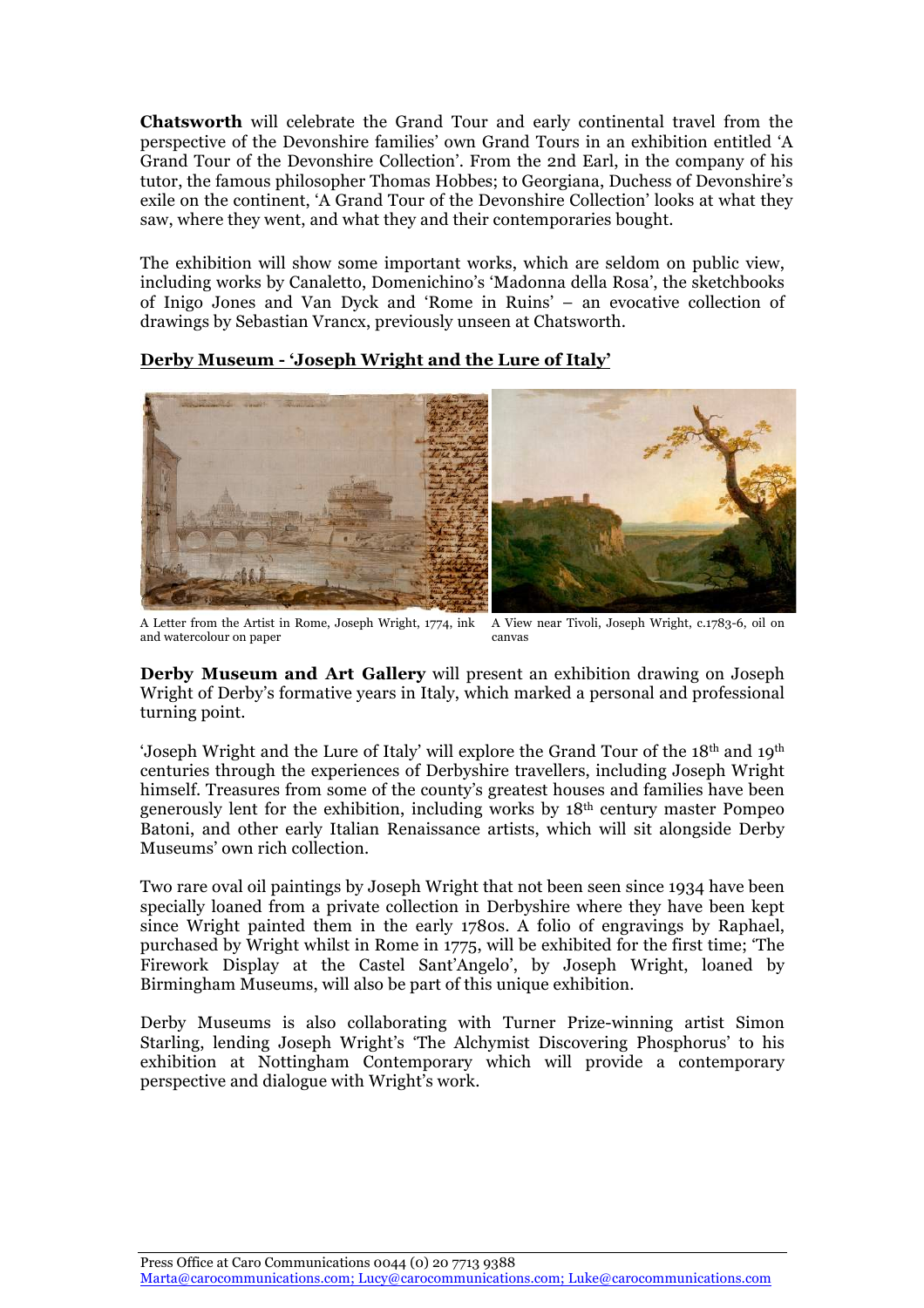## **The Harley Gallery – Sir Peter Blake, Rose English**



Rose English *Pegasus* Edwinstowe, Nottinghamshire,1975, Photo: Michael Bennett

Sir Peter Blake, World Tour: Paris, Dancing. Copyright Peter Blake care of CCA Galleries Ltd

A two-part display will be on show at **The Harley Gallery, Welbeck**, featuring an exhibition of original collages from Sir Peter Blake's celebrated 'World Tour' series and influential performance artist Rose English's collection of horse-related works, juxtaposed with objects and manuscripts from Welbeck's rich equestrian history.

Sir Peter Blake will also curate an exhibition of miniatures from The Portland Collection, one of the largest and most significant privately owned collections of miniatures in the country.

Season Two of the Grand Tour will coincide with the opening of **The Harley Gallery's** brand new exhibition space, in which Sir Peter Blake's curated collection of miniatures will be displayed. Designed by Hugh Broughton Architects, the new gallery will showcase masterpieces from The Portland Collection, including rarely seen pieces such as Michelangelo's 'Madonna del Silenzio'.

## **Nottingham Contemporary – Simon Starling**



The Nanjing Particles, 2008, Simon Starling *La Source (demi-teinte)*, 2009, Simon Starling

**Nottingham Contemporary** will present a major solo exhibition by Turner Prizewinner Simon Starling – his largest exhibition in the UK to date, and will include a selection of his installation works, many unseen in the UK before as well as a major new commission by the gallery.

Starling is an alumnus of Nottingham Trent University and spent several years in

Press Office at Caro Communications 0044 (0) 20 7713 9388 Marta@carocommunications.com; Lucy@carocommunications.com; Luke@carocommunications.com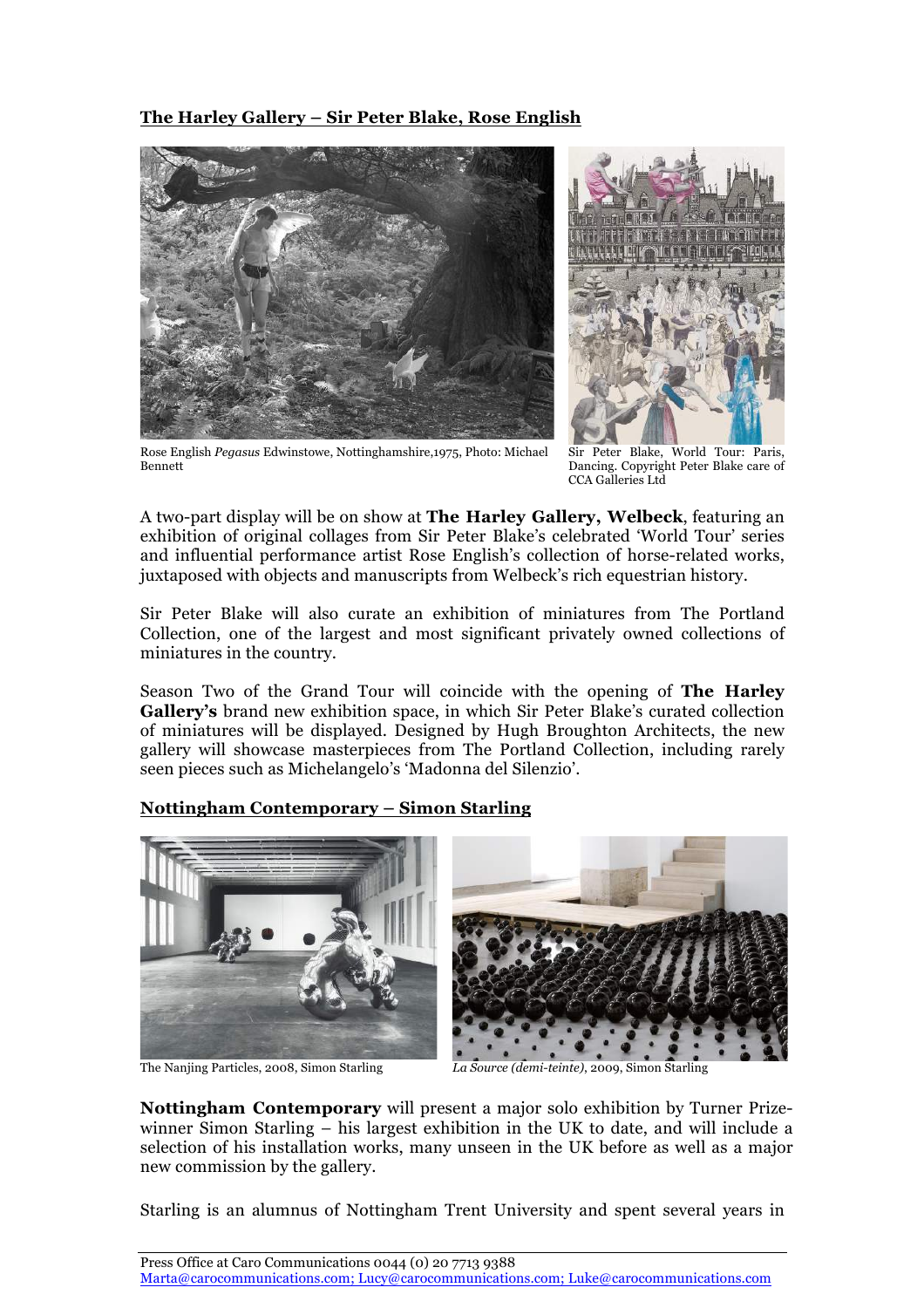Nottingham. Pianoforte, which will be on display at Nottingham Contemporary for its UK unveiling, is inspired by the mechanics of textile production, an industry Nottingham was famous for. It finds an echo in the city's historic Lace Market area, where the gallery is based.

Industry is a motif running through the selection – from the dawn of the Industrial Revolution to China's industrial dominance and hi-tech industries today.

The showcase will revisit the art of the aristocratic Grand Tours of the  $17<sup>th</sup>$  and  $18<sup>th</sup>$ centuries through Starling's contemporary vision, featuring a collaboration with Derby Museums which will see Joseph Wright's 'The Alchymist Discovering Phosphorus' in Nottingham Contemporary's galleries. Alchemy is an apt motif for Starling's work: an uncanny transformation of one object or substance into another is often the focal point of his projects.

Other works by Starling to be exhibited at Nottingham Contemporary include: Blue Boat Black, 2009, La Source, 2009, The Nanjing Particles, 2008 and D1-Z1, 2009.

The Grand Tour is supported by the National Lottery through Arts Council England and Visit England. This unique programme encourages visitors to discover the wealth of architectural and artistic riches in the region.

## **The Grand Tour Listings**

### **Chatsworth House**

When: 19 March – 23 October 2016 Where: Chatsworth, Bakewell, Derbyshire, DE45 1PP Opening times: 11am-5.30pm (last admission 4.30pm) How much: Prices vary Website: www.chatsworth.org

### **The Derby Museums**

When: 19 March – 12 June 2016 Where: Derby Museum and Art Gallery, The Strand, Derby, DE1 1BS Opening times: Tuesday-Saturday 10am-5pm, Sunday 12pm-4pm How much: Free Website: www.derbymuseums.org

## **The Harley Gallery**

When: 20 March  $-5$  June 2016 Where: The Harley Gallery, A60 Mansfield Road, Welbeck, Worksop, Nottinghamshire, S80 3LW Opening times: Monday-Saturday 10am-5pm, Sunday 10am-4.00pm How much: Free Website: www.harleygallery.co.uk

### **Nottingham Contemporary**

When: 19 March – 26 June 2016 Where: Nottingham Contemporary, Weekday Cross, NG1 2GB Opening times: Tuesday-Saturday 10am-6pm, Sunday 11am-5pm How much: Free Website: www.nottinghamcontemporary.org

### **ENDS**

## **Press Office at Caro Communications**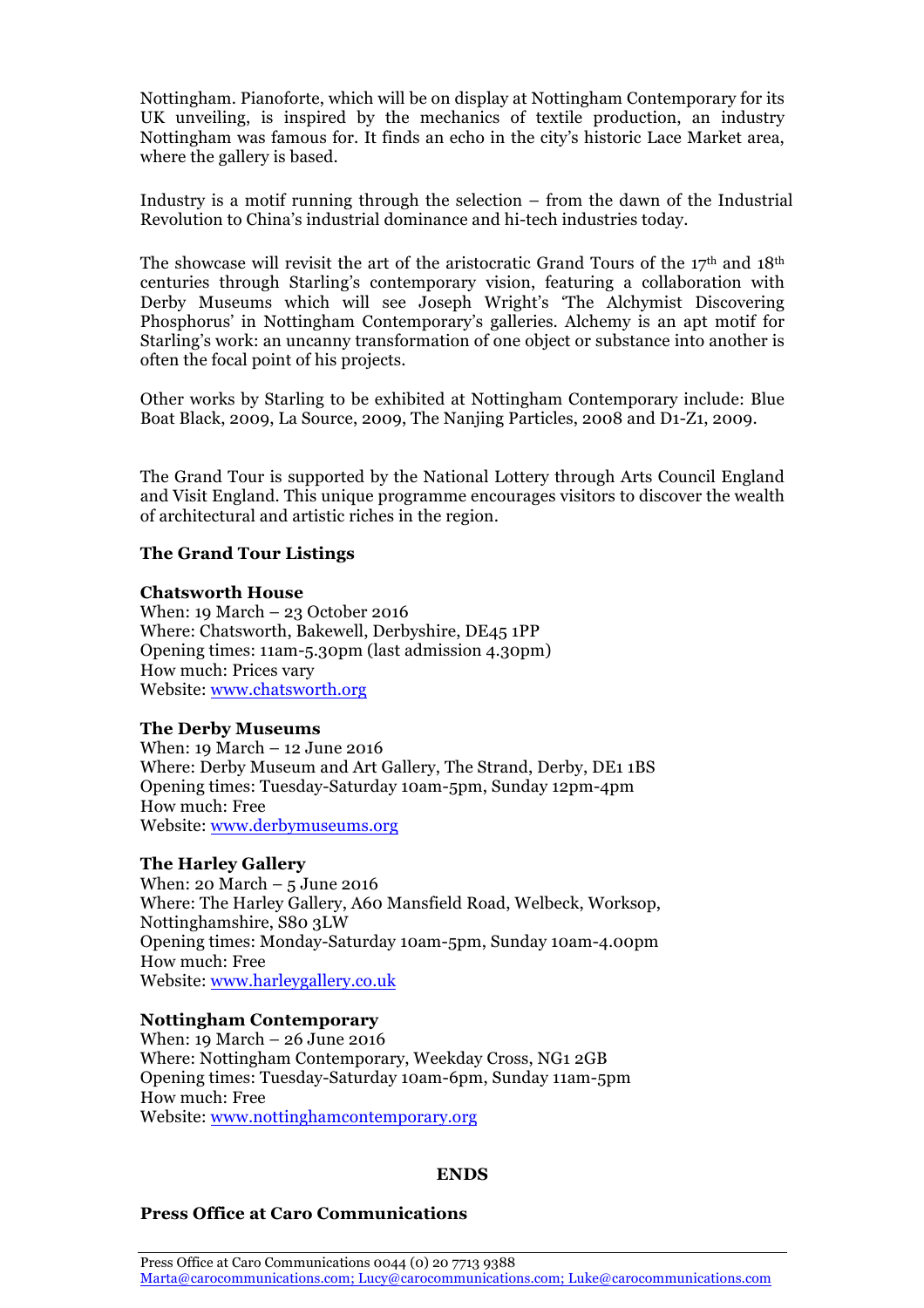For further press information, interviews, and images please contact Marta Bogna, Theresa Osen, Lucy Price and Luke Neve at Caro Communications 020 7713 9388 | @carocomms

Theresa Osen, Associate Director: theresa@carocommunications.com Marta Bogna-Drew, Account Director: marta@carocommunications.com Lucy Price, Account Manager: lucy@carocommunications.com Luke Neve, Account Executive: luke@carocommunications.com

### **Notes to Editors:**

#### **The Grand Tour**

The Grand Tour partnership of **Nottingham Contemporary**, **Chatsworth House**, **Derby Museums** and **The Harley Gallery**, together with **Experience Nottinghamshire** and **Visit Peak District & Derbyshire**, is a groundbreaking example of cultural tourism that aims to showcase the region's diverse richness of art, architecture and landscape to a new generation of local, national and international visitors.

Funding for The Grand Tour was awarded to Nottingham Contemporary as part of the joint Arts Council England and VisitEngland Cultural Destinations programme, which supports arts and cultural organisations to work with the tourism sector to deliver projects that aim to maximise the impact arts and culture has on local economies, with further support from the D2N2 Local Enterprise Partnership. www.thegrandtour.uk.com; @thegrandtouruk; /thegrandtouruk

### **Nottingham Contemporary**

Nottingham Contemporary is a leading international art gallery with a strong local sense of purpose. It is the flagship contemporary visual arts venue in the East Midlands, presenting four exhibitions a year in an iconic building in Nottingham's Lace Market, designed by Caruso St John. Since it opened in November 2009 it has presented one of the most highly regarded contemporary art programmes in the UK to a large and diverse audience. It is committed to learning at all levels. Its pioneering, cross-disciplinary public programme is funded by The University of Nottingham and Nottingham Trent University. It also works with schools, colleges, community groups, families and young people. Nottingham Contemporary's principal funders are Arts Council England and Nottingham City Council. www.nottinghamcontemporary.org

#### **Chatsworth**

The house is renowned for the quality of its art, landscape and hospitality. Home of the Cavendish family since the 1550s, it has evolved through the centuries to reflect the tastes, passions and interests of succeeding generations. Today Chatsworth contains works of art that span 4000 years, from ancient Roman and Egyptian sculpture, and masterpieces by Rembrandt, Reynolds and Veronese, to work by outstanding modern artists, including Lucian Freud, Edmund de Waal and David Nash. The garden is famous for its rich history, historic and modern waterworks and sculptures, the Victorian rock garden and the maze. Younger visitors also enjoy the farmyard and adventure playground and the 1000 acre park is open every day. In addition each year Chatsworth hosts a number of special exhibitions, including the annual Sotheby's Beyond Limits sculpture exhibition in the garden, and a rolling programme showcasing Old Master Drawings from the Devonshire Collection.

Contemporary collecting is intrinsic to Chatsworth. Successive generations of the Devonshire family have commissioned leading artists as well as up-and-coming makers since the 17th century, and the 21st century is no exception. The 12th Duke and Duchess, and their son and daughter-in-law, share their ancestors' passion for contemporary art. Portraits by Stephen Conroy and Michael Craig-Martin share

Press Office at Caro Communications 0044 (0) 20 7713 9388 Marta@carocommunications.com; Lucy@carocommunications.com; Luke@carocommunications.com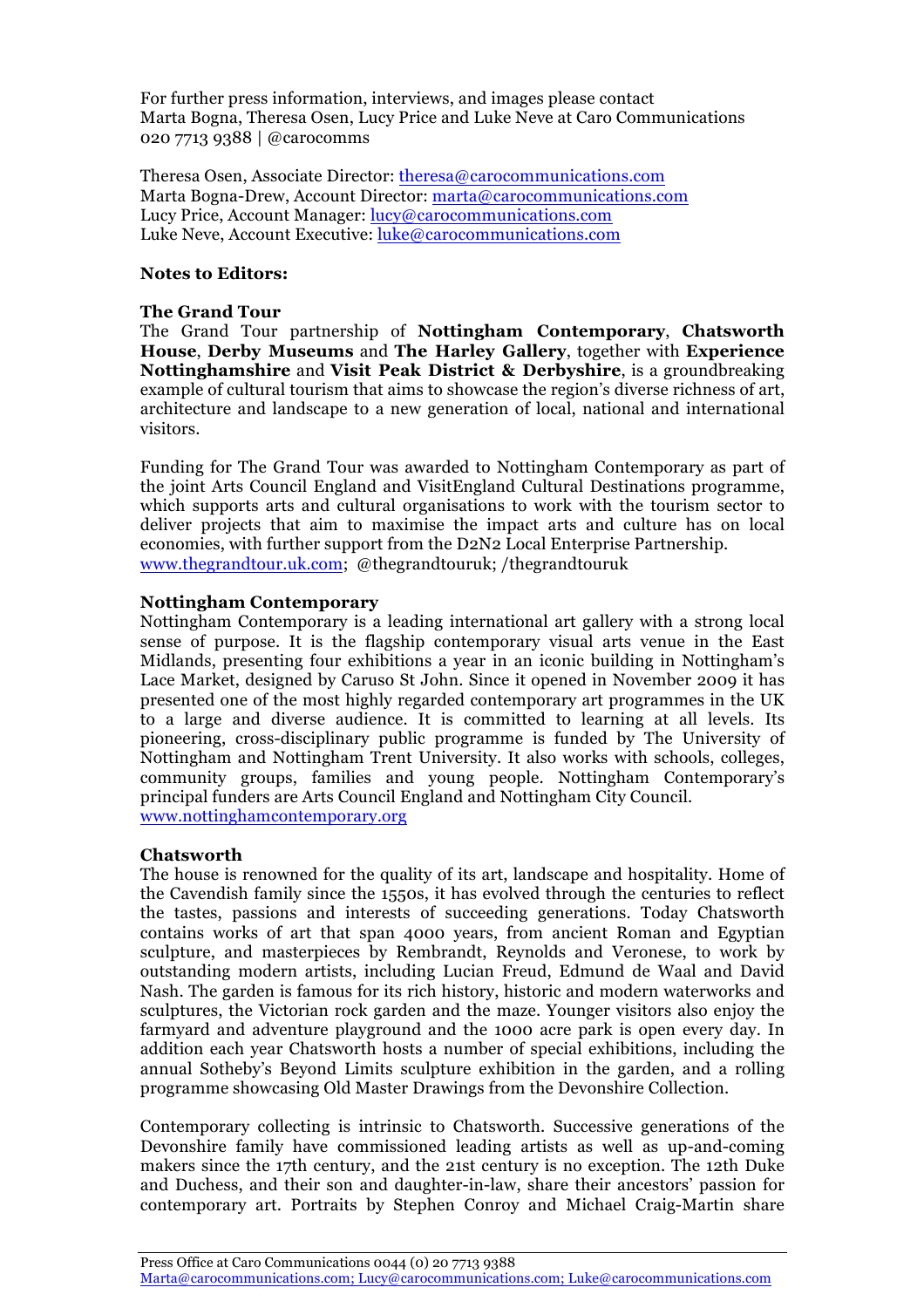space with pieces by Sir Anthony Caro and Ai Weiwei. Outdoor sculpture by Allen Jones, Barry Flanagan and Richard Long join 18th-century marbles in the garden; Umbrella 2 and High Heel, also by Michael Craig-Martin, are the latest, permanent additions to the garden. Inside the house, the most significant art installation at Chatsworth since the creation of the Sculpture Gallery in 1832, opened to visitors in spring 2014. Jacob van der Beugel represents the Devonshire family's DNA in ceramic panels on the walls of the North Sketch Gallery, in an unusual and creative take on the traditional portrait. These contemporary commissions embody Chatsworth: personal, forward-looking and enthusiastically shared with visitors. www.chatsworth.org

### **Derby Museums**

Derby Museums Trust runs three museums, The Silk Mill, the site of the Worlds First Factory in the UNESCO Derwent Valley World Heritage Site, Pickford's House an 18th Century townhouse dedicated to domestic life and the Museum and Art Gallery. It holds the world famous collection of work by Joseph Wright of Derby, the most significant artist to document the English Scientific Revolution and Enlightenment. The Museum also tells the archaeological and natural history of Derbyshire, which features some of the earliest objects made by humans in England. At the Silk Mill its Re:Make programme is redefining the museum, as young people, hackers and crafts people, bring together science and art to present Derby as the City of Makers. Derby Museums Trust's principal funders are Derby City Council and Arts Council England. www.derbymuseums.org

## **The Harley Gallery**

The Harley Gallery is where old and new come together. It has a national reputation for excellence and innovation, aiming to widen participation and develop understanding of the work of practicing artists and makers. Situated on the ducal estate of Welbeck in North Nottinghamshire, the gallery is easily accessible from both the A1 and M1. The three gallery spaces show exhibitions of contemporary visual art and craft which change 5 times a year, alongside a gallery shop, recognized by the Crafts Council as a quality retail outlet. In 2016, The Harley will open a further exhibition space dedicated to showing objects from The Portland Collection of fine and decorative arts built up by the Dukes of Portland and their families who have lived at Welbeck for over 400 years.

www.harleygallery.co.uk

## **Arts Council England**

Arts Council England champions, develops and invests in artistic and cultural experiences that enrich people's lives. We support a range of activities across the arts, museums and libraries – from theatre to digital art, reading to dance, music to literature, and crafts to collections. Great art and culture inspires us, brings us together and teaches us about ourselves and the world around us. In short, it makes life better. Between 2015 and 2018, we plan to invest £1.1 billion of public money from government and an estimated £700 million from the National Lottery to help create these experiences for as many people as possible across the country. www.artscouncil.org.uk

### **Experience Nottinghamshire**

Experience Nottinghamshire is the destination management organisation responsible for driving leisure and business visitors to the county. It also manages the city's gold award-winning tourism centre. Tourism in Nottinghamshire is estimated to be worth around £1.55 billion to the local economy and supports 51,500 jobs. Experience Nottinghamshire is led and funded by the private sector with support from Nottingham City Council and Nottinghamshire County Council. It also works in partnership with VisitEngland and VisitBritain. Nottinghamshire is a leading tourism destination with a world-class record for sport, science, heritage, creativity and culture.